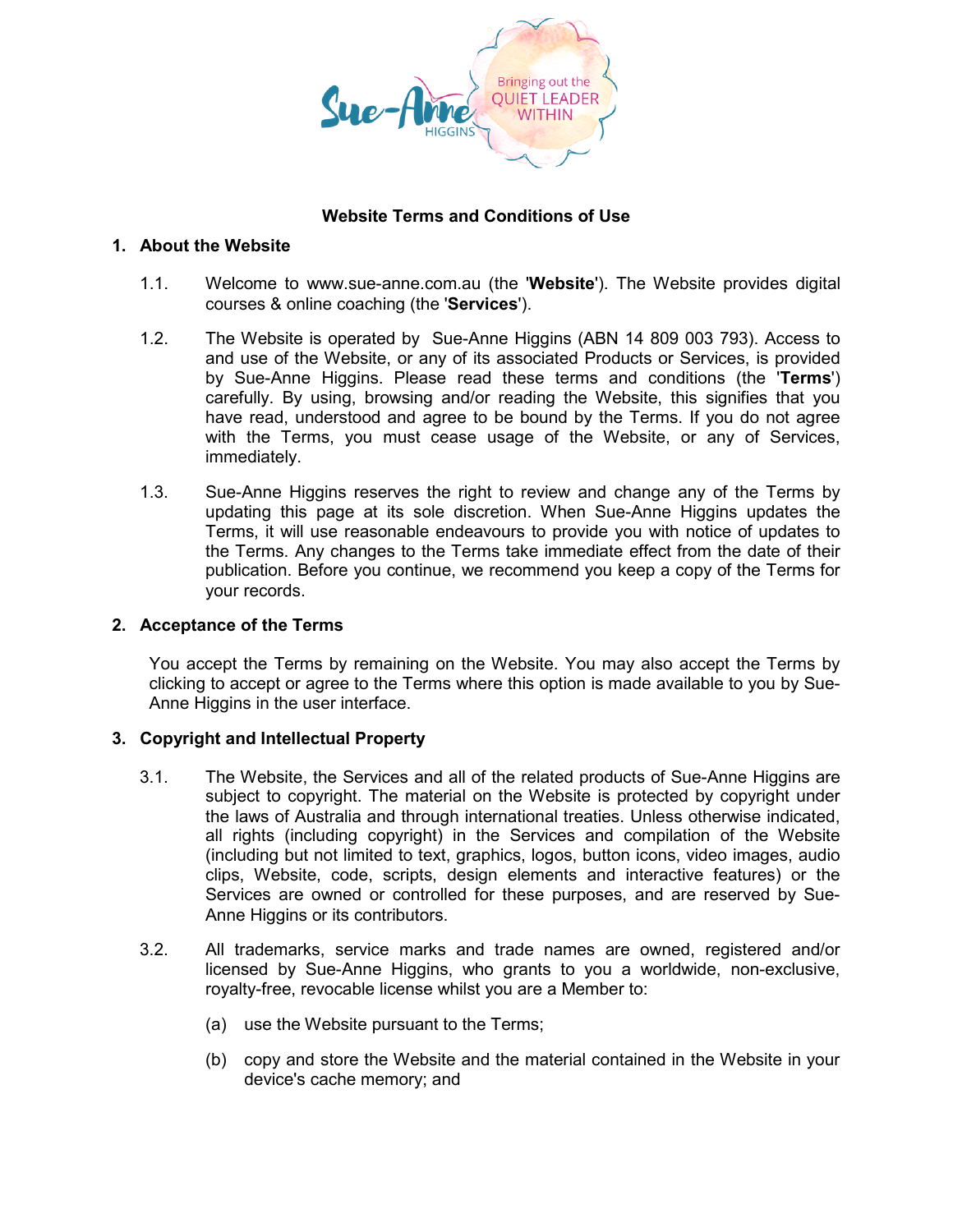- (c) print pages from the Website for your own personal and non-commercial use.
- 3.3. Sue-Anne Higgins does not grant you any other rights whatsoever in relation to the Website or the Services. All other rights are expressly reserved by Sue-Anne Higgins.
- 3.4. Sue-Anne Higgins retains all rights, title and interest in and to the Website and all related Services. Nothing you do on or in relation to the Website will transfer any:
	- (a) business name, trading name, domain name, trade mark, industrial design, patent, registered design or copyright, or
	- (b) a right to use or exploit a business name, trading name, domain name, trade mark or industrial design, or
	- (c) a thing, system or process that is the subject of a patent, registered design or copyright (or an adaptation or modification of such a thing, system or process),

to you.

3.5. You may not, without the prior written permission of Sue-Anne Higgins and the permission of any other relevant rights owners: broadcast, republish, up-load to a third party, transmit, post, distribute, show or play in public, adapt or change in any way the Services or third party Services for any purpose, unless otherwise provided by these Terms. This prohibition does not extend to materials on the Website, which are freely available for re-use or are in the public domain.

# **4. Privacy**

4.1. Sue-Anne Higgins takes your privacy seriously and any information provided through your use of the Website and/or Services are subject to Sue-Anne Higgins's Privacy Policy, which is available on the Website.

#### **5. General Disclaimer**

- 5.1. Nothing in the Terms limits or excludes any guarantees, warranties, representations or conditions implied or imposed by law, including the Australian Consumer Law (or any liability under them) which by law may not be limited or excluded.
- 5.2. Subject to this clause, and to the extent permitted by law:
	- (a) all terms, guarantees, warranties, representations or conditions which are not expressly stated in the Terms are excluded; and
	- (b) Sue-Anne Higgins will not be liable for any special, indirect or consequential loss or damage (unless such loss or damage is reasonably foreseeable resulting from our failure to meet an applicable Consumer Guarantee), loss of profit or opportunity, or damage to goodwill arising out of or in connection with the Services or these Terms (including as a result of not being able to use the Services or the late supply of the Services), whether at common law, under contract, tort (including negligence), in equity, pursuant to statute or otherwise.
- 5.3. Use of the Website and the Services is at your own risk. Everything on the Website and the Services is provided to you "as is" and "as available" without warranty or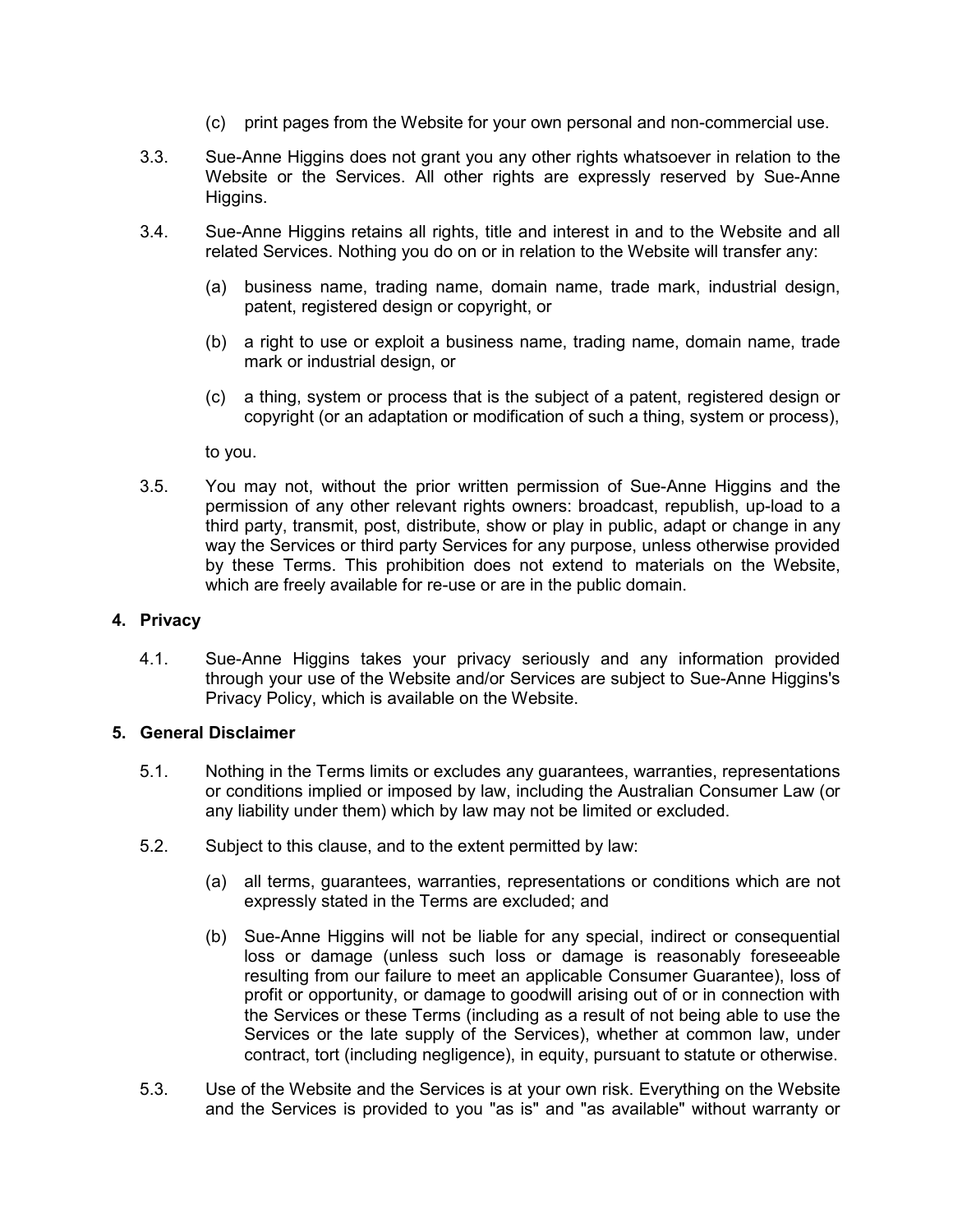condition of any kind. None of the affiliates, directors, officers, employees, agents, contributors and licensors of Sue-Anne Higgins make any express or implied representation or warranty about the Services or any products or Services (including the products or Services of Sue-Anne Higgins) referred to on the Website. includes (but is not restricted to) loss or damage you might suffer as a result of any of the following:

- (a) failure of performance, error, omission, interruption, deletion, defect, failure to correct defects, delay in operation or transmission, computer virus or other harmful component, loss of data, communication line failure, unlawful third party conduct, or theft, destruction, alteration or unauthorised access to records;
- (b) the accuracy, suitability or currency of any information on the Website, the Services, or any of its Services related products (including third party material and advertisements on the Website);
- (c) costs incurred as a result of you using the Website, the Services or any of the products of Sue-Anne Higgins; and
- (d) the Services or operation in respect to links which are provided for your convenience.

### **6. Education Services**

- 6.1. By using our services, you agree that Sue-Anne Higgins is not to be held liable for any decisions you make based on any of our services or guidance and any consequences, as a result, are your own. Under no circumstances can you hold Sue-Anne Higgins liable for any actions you take nor can you hold us or any of our employees liable for any loss or costs incurred by you as a result of any guidance, advice, coaching, materials or techniques used or provided by Sue-Anne Higgins.
- 6.2. All our information on both the website and in consultations is intended to assist you and does not in any way, nor is it intended to substitute professional, financial or legal advice. Results are not guaranteed and Sue-Anne Higgins takes no responsibility for your actions, choices or decisions.

#### **7. Limitation of liability**

- 7.1. Sue-Anne Higgins's total liability arising out of or in connection with the Services or these Terms, however arising, including under contract, tort (including negligence), in equity, under statute or otherwise, will not exceed the resupply of the Services to you.
- 7.2. You expressly understand and agree that Sue-Anne Higgins, its affiliates, employees, agents, contributors and licensors shall not be liable to you for any direct, indirect, incidental, special consequential or exemplary damages which may be incurred by you, however caused and under any theory of liability. This shall include, but is not limited to, any loss of profit (whether incurred directly or indirectly), any loss of goodwill or business reputation and any other intangible loss.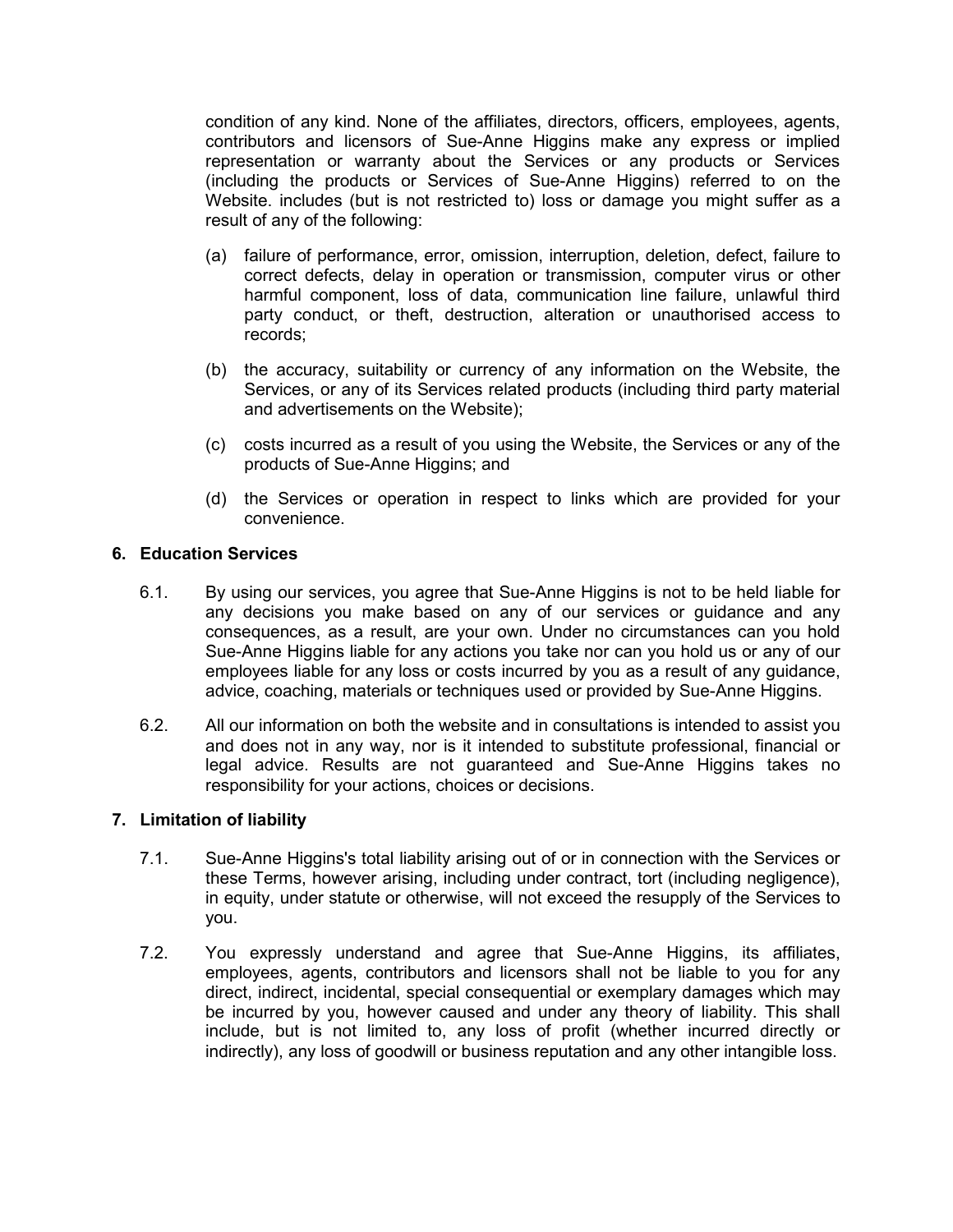# **8. Termination of Contract**

- 8.1. The Terms will continue to apply until terminated by either you or by Sue-Anne Higgins as set out below.
- 8.2. If you want to terminate the Terms, you may do so by:
	- (a) not renewing the Subscription prior to the end of the Subscription Period;
	- (b) providing Sue-Anne Higgins with 14 days days' notice of your intention to terminate; and
	- (c) closing your accounts for all of the services which you use, where Sue-Anne Higgins has made this option available to you.

Your notice should be sent, in writing, to Sue-Anne Higgins via the 'Contact Us' link on our homepage.

- 8.3. Sue-Anne Higgins may at any time, terminate the Terms with you if:
	- (a) you do not renew the Subscription at the end of the Subscription Period;
	- (b) you have breached any provision of the Terms or intend to breach any provision;
	- (c) Sue-Anne Higgins is required to do so by law;
	- (d) the provision of the Services to you by Sue-Anne Higgins is, in the opinion of Sue-Anne Higgins, no longer commercially viable.
- 8.4. Subject to local applicable laws, Sue-Anne Higgins reserves the right to discontinue or cancel your membership at any time and may suspend or deny, in its sole discretion, your access to all or any portion of the Website or the Services without notice if you breach any provision of the Terms or any applicable law or if your conduct impacts Sue-Anne Higgins's name or reputation or violates the rights of those of another party.

# **9. Indemnity**

- 9.1. You agree to indemnify Sue-Anne Higgins, its affiliates, employees, agents, contributors, third party content providers and licensors from and against:
	- (a) all actions, suits, claims, demands, liabilities, costs, expenses, loss and damage (including legal fees on a full indemnity basis) incurred, suffered or arising out of or in connection with Your Content;
	- (b) any direct or indirect consequences of you accessing, using or transacting on the Website or attempts to do so; and/or
	- (c) any breach of the Terms.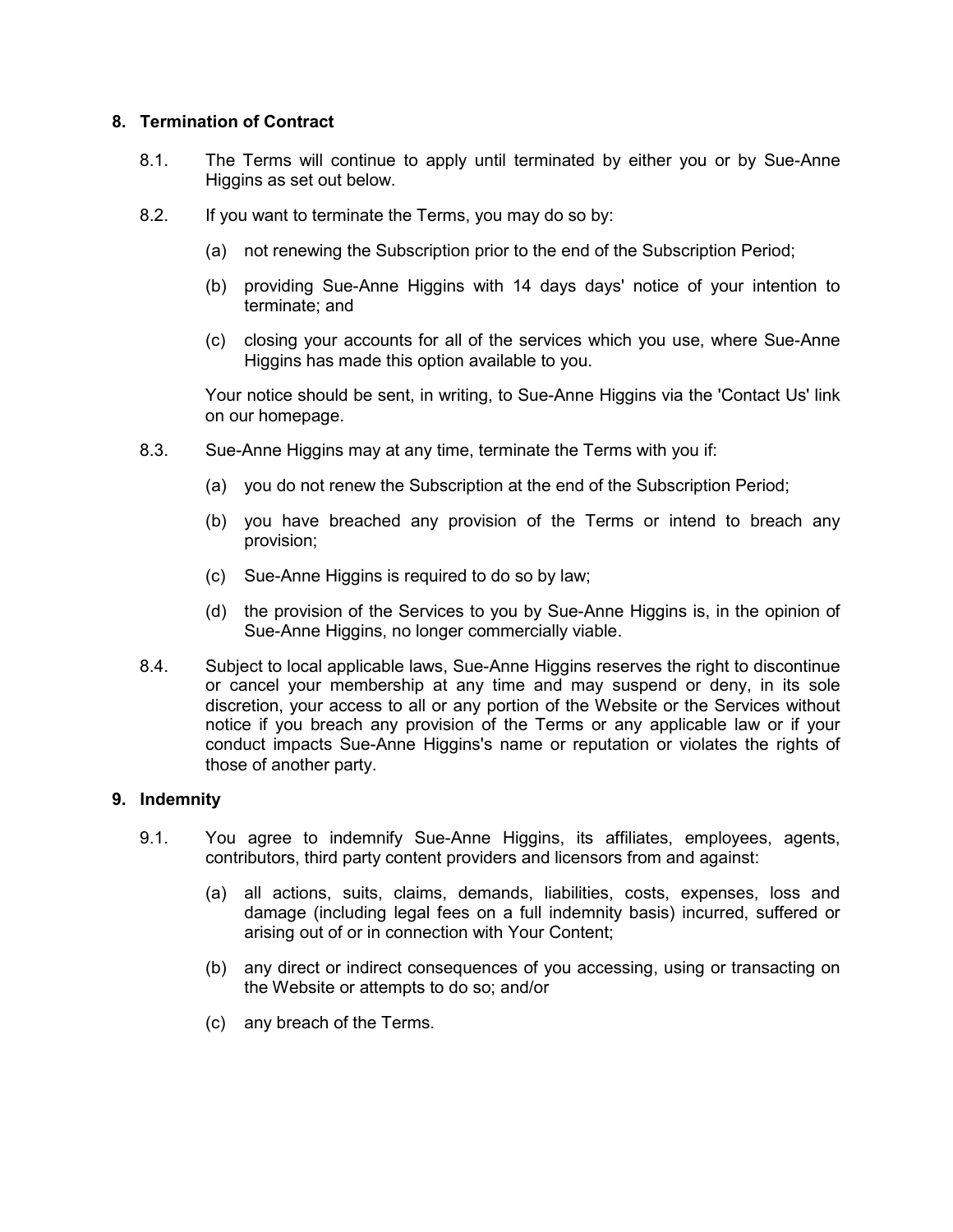### **10. Dispute Resolution**

### **13.1. Compulsory:**

If a dispute arises out of or relates to the Terms, either party may not commence any Tribunal or Court proceedings in relation to the dispute, unless the following clauses have been complied with (except where urgent interlocutory relief is sought).

### **13.2. Notice:**

A party to the Terms claiming a dispute ('**Dispute**') has arisen under the Terms, must give written notice to the other party detailing the nature of the dispute, the desired outcome and the action required to settle the Dispute.

### **13.3. Resolution:**

On receipt of that notice ('**Notice**') by that other party, the parties to the Terms ('**Parties**') must:

- 1.1. Within 14 days of the Notice endeavour in good faith to resolve the Dispute expeditiously by negotiation or such other means upon which they may mutually agree;
- 1.2. If for any reason whatsoever, 14 days after the date of the Notice, the Dispute has not been resolved, the Parties must either agree upon selection of a mediator or request that an appropriate mediator be appointed by the President of the Australian Mediation Association or his or her nominee;
- 1.3. The Parties are equally liable for the fees and reasonable expenses of a mediator and the cost of the venue of the mediation and without limiting the foregoing undertake to pay any amounts requested by the mediator as a pre-condition to the mediation commencing. The Parties must each pay their own costs associated with the mediation;
- 1.4. The mediation will be held in Perth, Australia.

### **13.4. Confidential:**

All communications concerning negotiations made by the Parties arising out of and in connection with this dispute resolution clause are confidential and to the extent possible, must be treated as "without prejudice" negotiations for the purpose of applicable laws of evidence.

#### **13.5. Termination of Mediation:**

If 2 weeks have elapsed after the start of a mediation of the Dispute and the Dispute has not been resolved, either Party may ask the mediator to terminate the mediation and the mediator must do so.

### **11. Venue and Jurisdiction**

The Services offered by Sue-Anne Higgins is intended to be viewed by residents of Australia. In the event of any dispute arising out of or in relation to the Website, you agree that the exclusive venue for resolving any dispute shall be in the courts of Western Australia, Australia.